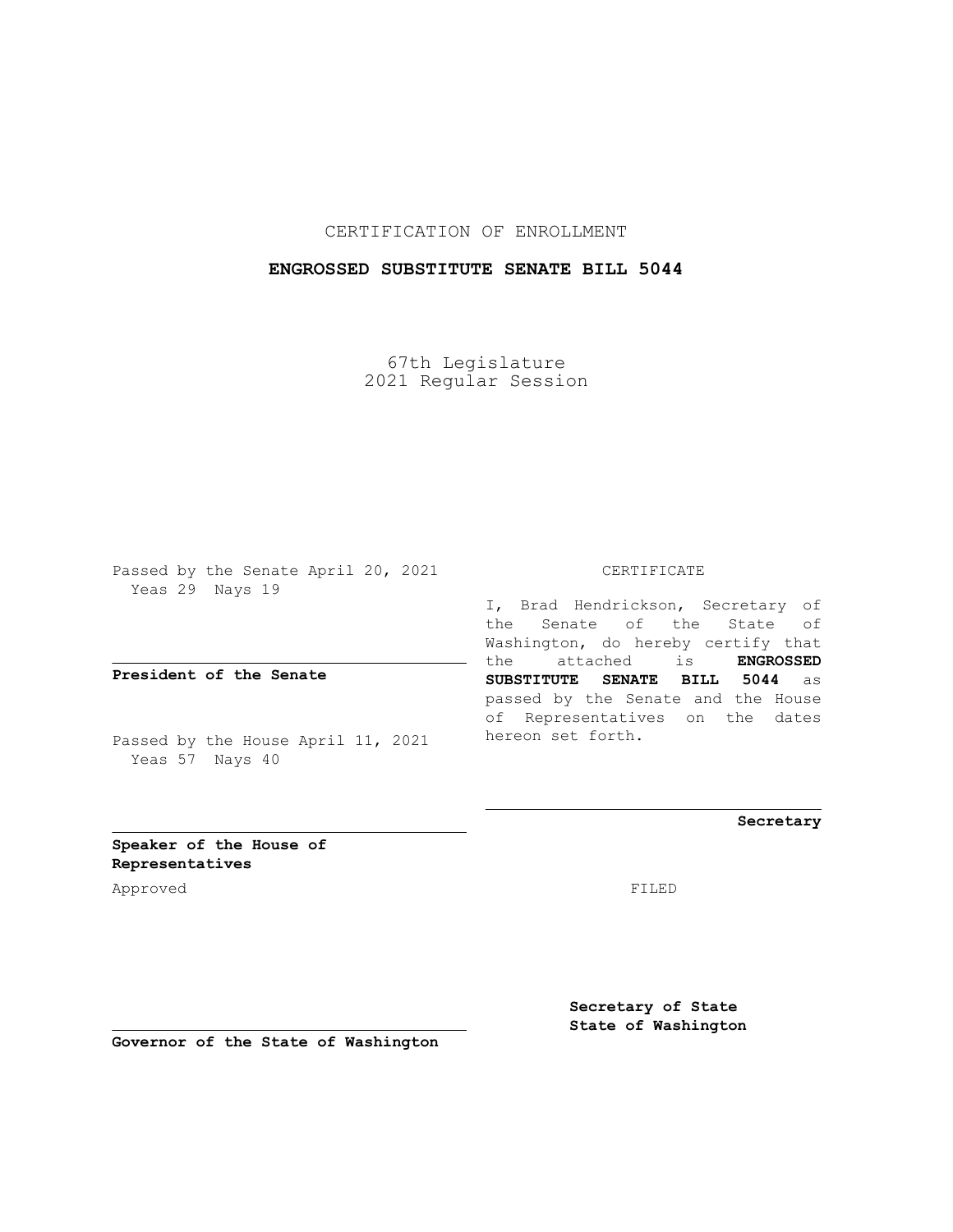### **ENGROSSED SUBSTITUTE SENATE BILL 5044**

AS AMENDED BY THE HOUSE

Passed Legislature - 2021 Regular Session

# **State of Washington 67th Legislature 2021 Regular Session**

**By** Senate Early Learning & K-12 Education (originally sponsored by Senators Das, Wellman, Darneille, Hasegawa, Hunt, Lovelett, Nguyen, Nobles, Robinson, Saldaña, Stanford, and Wilson, C.)

READ FIRST TIME 01/21/21.

 AN ACT Relating to equity, cultural competency, and dismantling institutional racism in the public school system; amending RCW 28A.410.260, 28A.415.445, 28A.405.106, 28A.410.270, 28A.413.050, and 28B.50.891; adding a new section to chapter 28A.415 RCW; adding new sections to chapter 28A.345 RCW; adding a new section to chapter 28A.410 RCW; adding a new section to chapter 28A.343 RCW; adding a new section to chapter 28A.710 RCW; creating a new section; and repealing RCW 28A.345.100, 28A.415.420, 28A.415.440, and 28A.657.140.

BE IT ENACTED BY THE LEGISLATURE OF THE STATE OF WASHINGTON:

 NEW SECTION. **Sec. 1.** (1) The legislature finds that state resources have been invested to: (a) Identify model standards for cultural competency; (b) incorporate these cultural competency standards into both the standards for effective teaching and the standards of practice for paraeducators; (c) develop cultural competency training programs for school district staff from paraeducators to administrators; and (d) develop a plan for the creation and delivery of cultural competency training for school board directors and superintendents.

 (2) The legislature plans to continue the important work of dismantling institutional racism in public schools and recognizes the importance of increasing equity, diversity, inclusion, antiracism,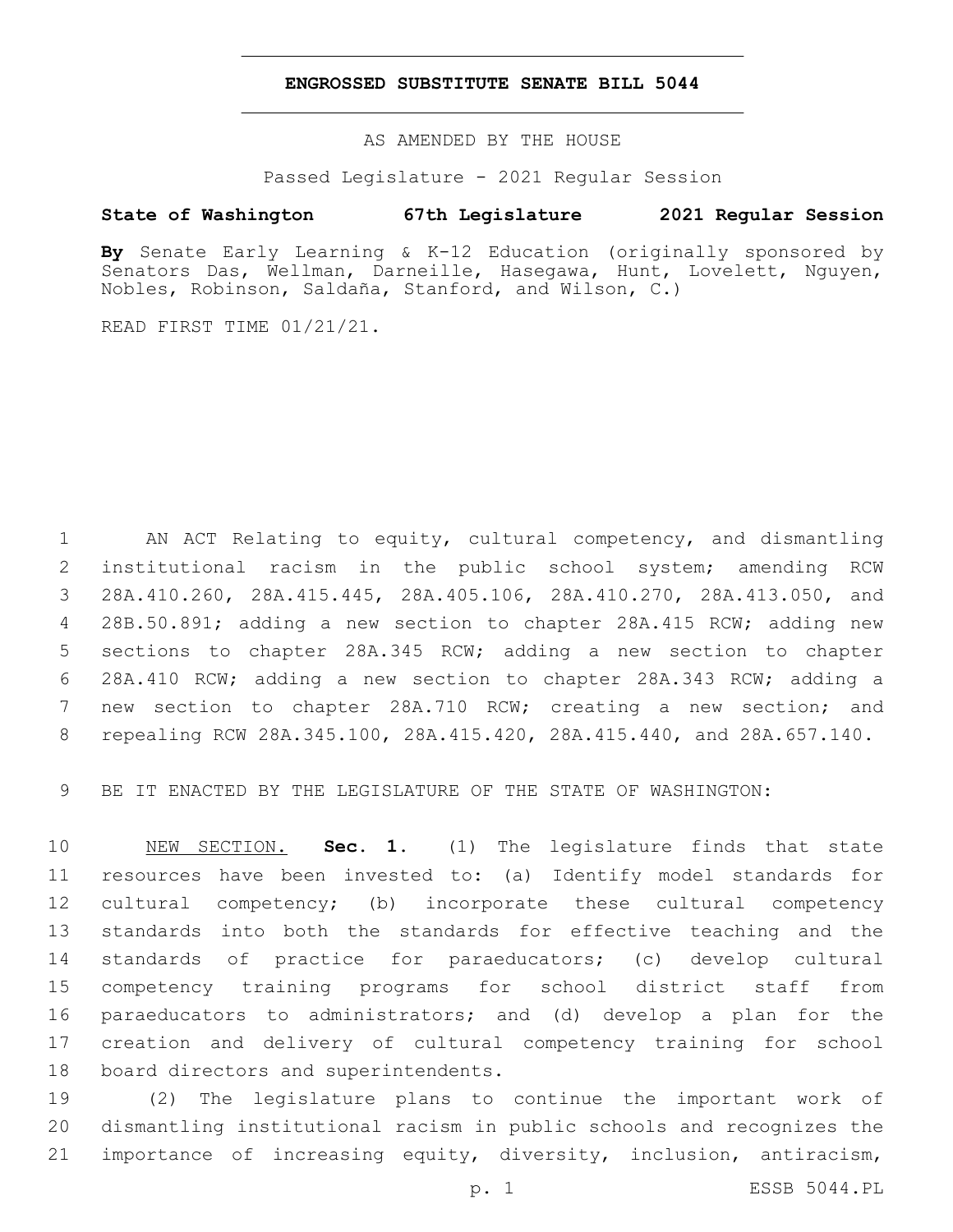and cultural competency training throughout the entire public school system by providing training programs for classified staff, certificated instructional staff, certificated administrative staff, superintendents, and school directors that will be provided in an 5 ongoing manner.

 NEW SECTION. **Sec. 2.** A new section is added to chapter 28A.415 7 RCW to read as follows:

 The definitions in this section apply throughout sections 3 and 5 through 7 of this act and RCW 28A.410.260 and 28A.415.445 unless the 10 context clearly requires otherwise.

 (1) "Cultural competency" includes knowledge of student cultural histories and contexts, as well as family norms and values in different cultures; knowledge and skills in accessing community resources and community and parent outreach; and skills in adapting instruction to students' experiences and identifying cultural 16 contexts for individual students.

 (2) "Diversity" describes the presence of similarities and differences within a given setting, collective, or group based on multiple factors including race and ethnicity, gender identity, sexual orientation, disability status, age, educational status, religion, geography, primary language, culture, and other 22 characteristics and experiences.

 (3) "Equity" includes developing, strengthening, and supporting procedural and outcome fairness in systems, procedures, and resource distribution mechanisms to create equitable opportunities for all individuals. The term also includes eliminating barriers that prevent 27 the full participation of individuals and groups.

 (4) "Inclusion" describes intentional efforts and consistent sets of actions to create and sustain a sense of respect, belonging, safety, and attention to individual needs and backgrounds that ensure the full access to engagement and participation in available 32 activities and opportunities.

 NEW SECTION. **Sec. 3.** A new section is added to chapter 28A.345 34 RCW to read as follows:

(1) The Washington state school directors' association shall:

 (a) Develop cultural competency, diversity, equity, and inclusion 37 standards for school director governance;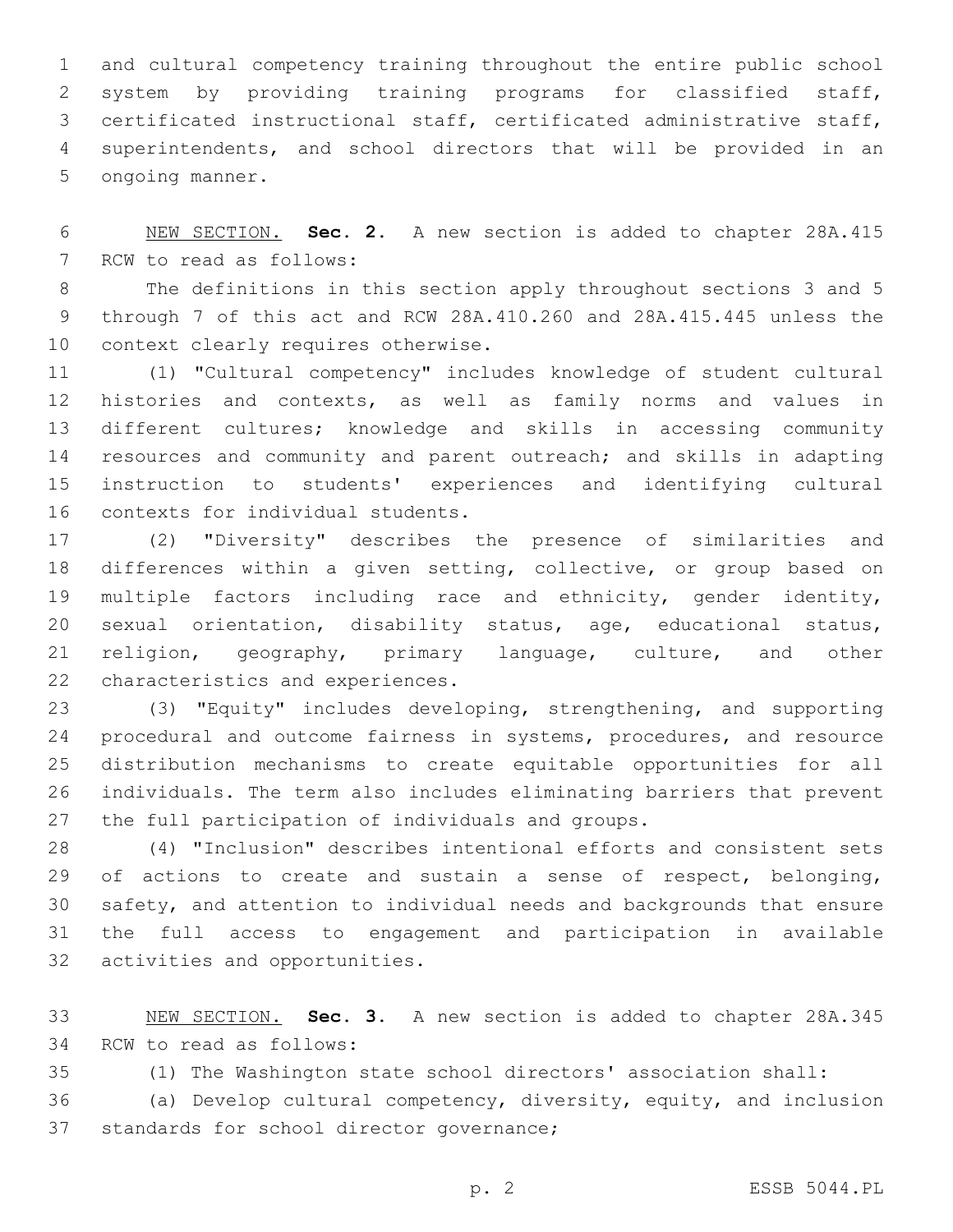(b) Collaborate with the Washington professional educator standards board to compare and align the standards for school director governance developed under (a) of this subsection with the standards of practice developed under RCW 28A.410.260. The review must include the educational opportunity gap oversight and accountability committee and may include the office of equity 7 established under RCW 43.06D.020; and

 (c) Maintain the final cultural competency, diversity, equity, and inclusion standards for school director governance on its website 10 at no cost to school districts.

 (2) By November 1, 2030, and every 10 years thereafter, the Washington state school directors' association shall review the definitions in section 2 of this act and the cultural competency, diversity, equity, and inclusion standards for school director governance developed under subsection (1) of this section and report, in compliance with RCW 43.01.036, to the appropriate committees of the legislature with any recommendations for revising the definitions 18 in section 2 of this act.

 (3) For purposes of this section, "cultural competency," "diversity," "equity," and "inclusion" have the same meaning as in 21 section 2 of this act.

 **Sec. 4.** RCW 28A.410.260 and 2009 c 468 s 5 are each amended to 23 read as follows:

24 (1) ((The professional educator standards board, in consultation and collaboration with the achievement gap oversight and accountability committee established under RCW 28A.300.136, shall 27 identify a list of model standards for cultural competency and make recommendations to the education committees of the legislature on the 29 strengths and weaknesses of those standards.

30  $(2)$ )) The Washington professional educator standards board shall:

 (a) Develop or update cultural competency, diversity, equity, and 32 inclusion standards of practice for preparation, continuing 33 education, and other training of school district staff;

 (b) Collaborate with the Washington state school directors' association to compare and align the standards of practice developed under (a) of this subsection with the standards of governance developed under section 3 of this act. The review must include the educational opportunity gap oversight and accountability committee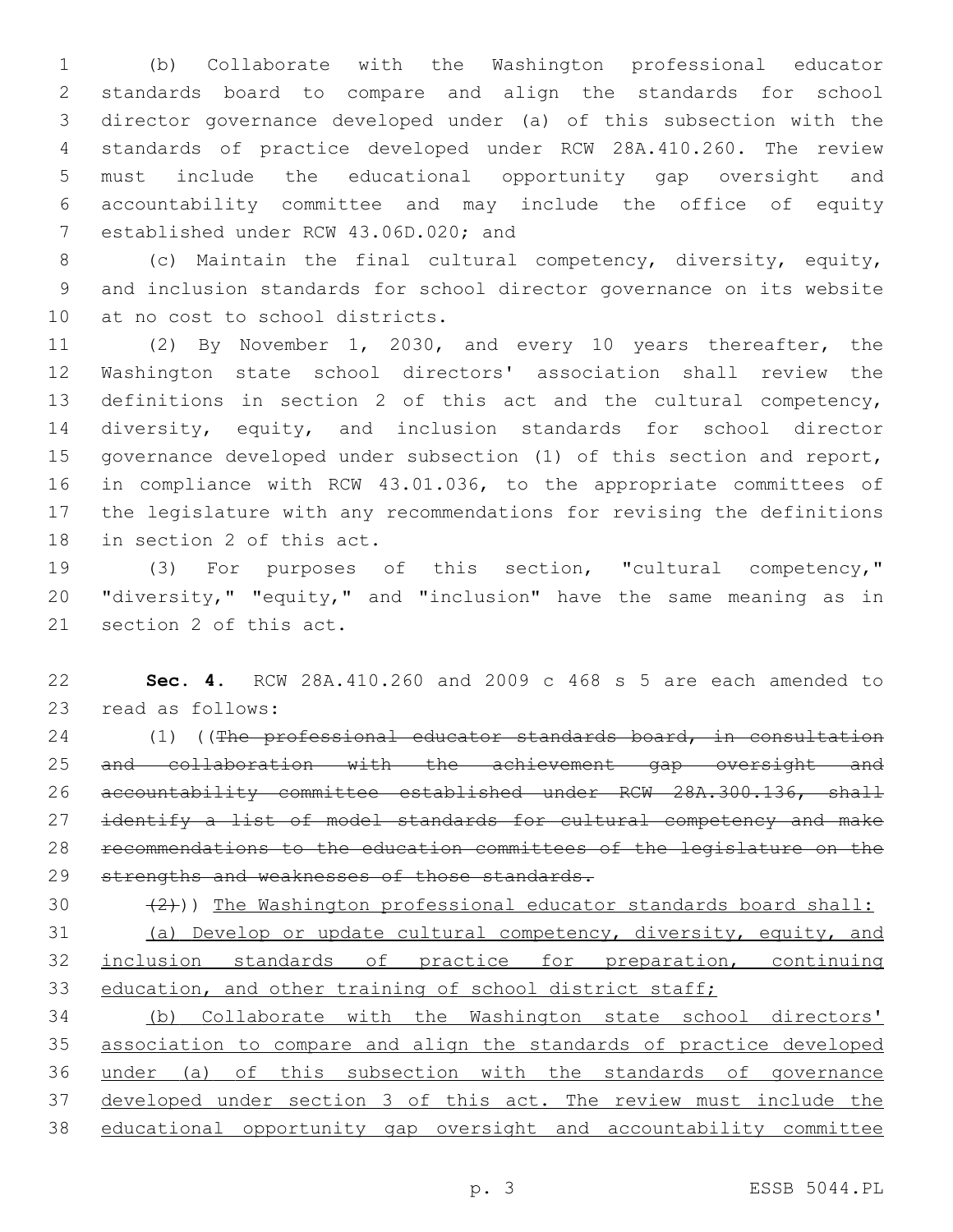1 and may include the office of equity established under RCW 43.06D.020; and2 3 (c) Post on its public website the cultural competency,

4 diversity, equity, and inclusion standards of practice for school 5 district staff.

 (2) The Washington professional educator standards board shall develop and periodically update rubrics to evaluate the alignment of training and professional development programs and related materials 9 with the cultural competency, diversity, equity, and inclusion standards of practice for school district staff developed under subsection (1) of this section.

12 (3) By November 1, 2030, and every 10 years thereafter, the 13 Washington professional educator standards board shall review the 14 definitions in section 2 of this act and the cultural competency, 15 diversity, equity, and inclusion standards of practice for school 16 district staff developed under subsection (1) of this section and 17 report, in compliance with RCW 43.01.036, to the appropriate 18 committees of the legislature any recommendations for revising the 19 definitions in section 2 of this act.

20 (4) For ((the)) purposes of this section, "cultural ((competency" 21 includes knowledge of student cultural histories and contexts, as 22 well as family norms and values in different cultures; knowledge and 23 skills in accessing community resources and community and parent 24 outreach; and skills in adapting instruction to students' experiences 25 and identifying cultural contexts for individual students)) 26 competency," "diversity," "equity," and "inclusion" have the same 27 meaning as in section 2 of this act.

28 NEW SECTION. **Sec. 5.** A new section is added to chapter 28A.345 29 RCW to read as follows:

 (1) The Washington state school directors' association shall identify or develop and periodically update governance training programs that align with the cultural competency, diversity, equity, and inclusion standards for school director governance developed under section 3 of this act. The governance training programs must also include building government-to-government relationships with federally recognized tribes, multicultural education, and principles of English language acquisition. Governance training programs may be 38 developed in collaboration with other entities.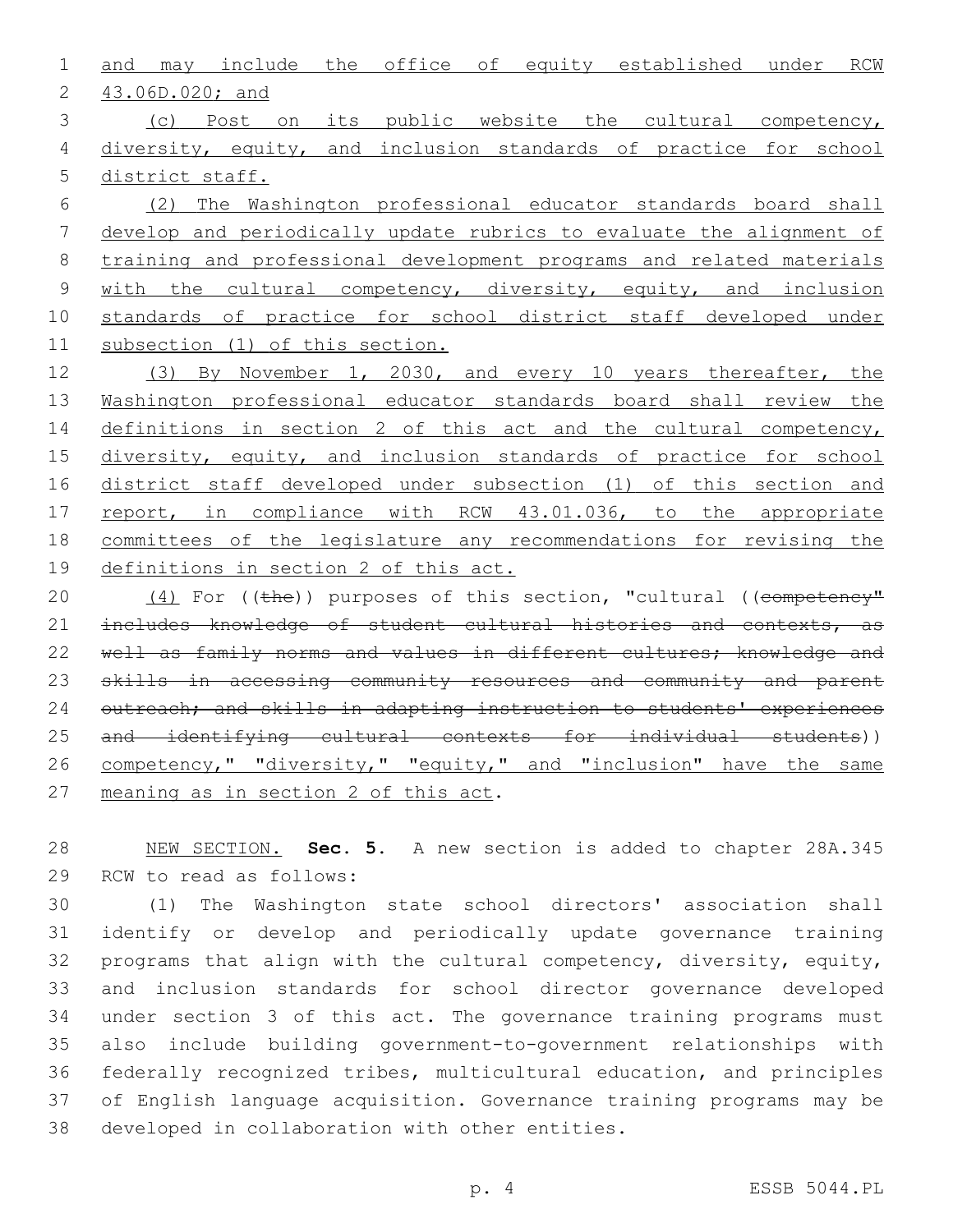(2) Beginning with the 2022 calendar year, the Washington state school directors' association shall provide a governance training program identified or developed under subsection (1) of this section at the frequency necessary for school directors to meet the 5 requirement in section 7 of this act.

 (3) For purposes of this section, "cultural competency," "diversity," "equity," and "inclusion" have the same meaning as in 8 section 2 of this act.

 NEW SECTION. **Sec. 6.** A new section is added to chapter 28A.410 10 RCW to read as follows:

 (1) In establishing policies and requirements for the preparation and certification of educators under RCW 28A.410.210, the Washington professional educator standards board shall require that the programs 14 of courses, requirements, and other activities leading to educator certification incorporate the cultural competency, diversity, equity, and inclusion standards of practice developed under RCW 28A.410.260 and include the foundational elements of cultural competence, focusing on multicultural education and principles of English language acquisition, including information regarding best practices to implement the tribal history and culture curriculum.

 (2) For purposes of this section, "cultural competency," "diversity," "equity," and "inclusion" have the same meaning as in 23 section 2 of this act.

 NEW SECTION. **Sec. 7.** A new section is added to chapter 28A.343 25 RCW to read as follows:

 (1) Except as provided otherwise by this subsection (1), beginning with the 2022 calendar year, each member of a board of directors shall complete a governance training program once per term of elected office. If the director is appointed or elected to a first term of office, the director must complete a governance training required by this subsection (1) within two years of appointment or certification of the election in which they were elected.

 (2) Governance training programs completed by directors in accordance with subsection (1) of this section must be aligned with the cultural competency, diversity, equity, and inclusion standards for school director governance developed under section 3 of this act and provided by the Washington state school directors' association.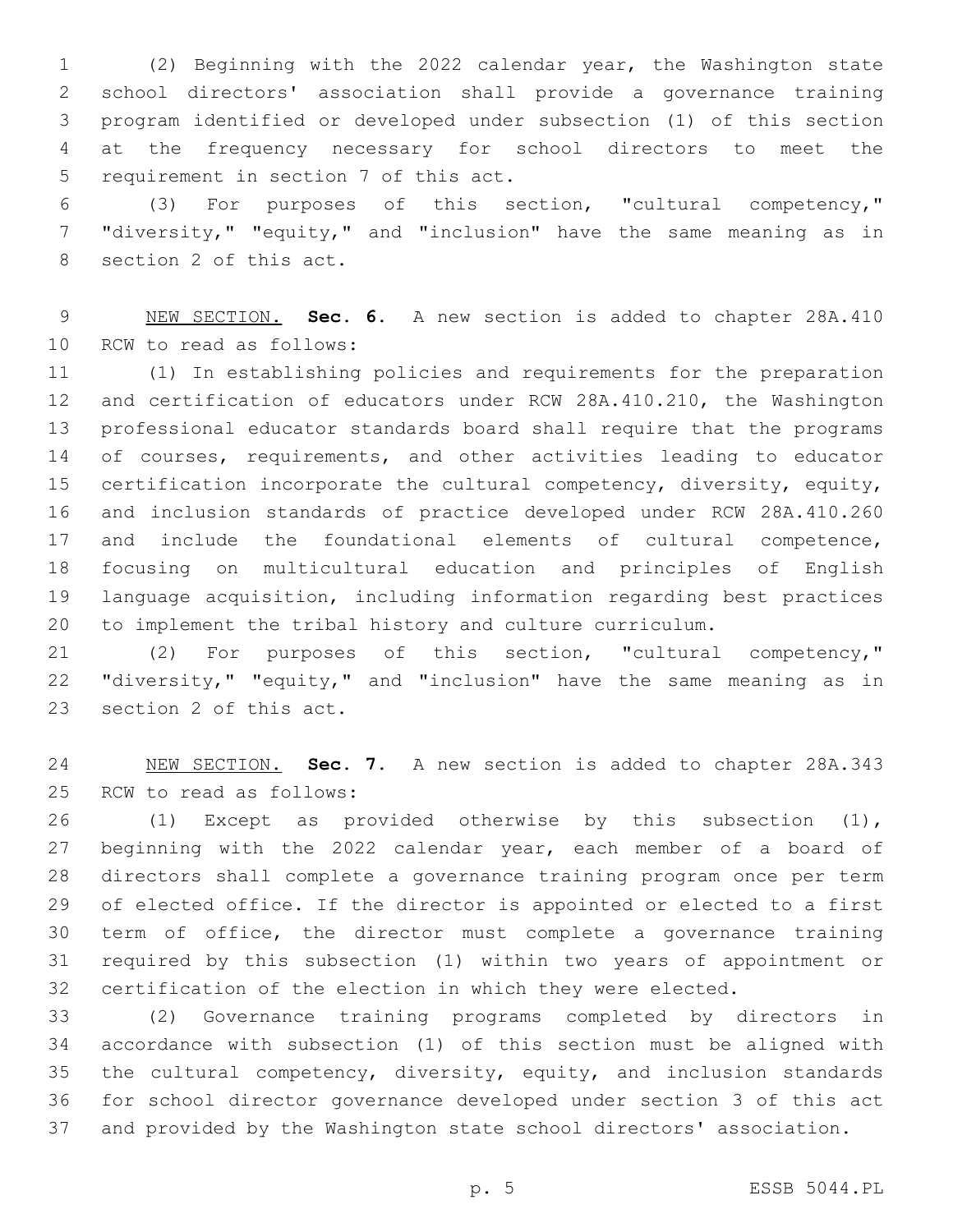(3) For purposes of this section, "cultural competency," "diversity," "equity," and "inclusion" have the same meaning as in 3 section 2 of this act.

 **Sec. 8.** RCW 28A.415.445 and 2019 c 360 s 3 are each amended to 5 read as follows:

 (1) Beginning in the 2020-21 school year, and every other school year thereafter, school districts must use one of the professional learning days funded under RCW 28A.150.415 to train school district staff in one or more of the following topics: Social-emotional learning, trauma-informed practices, using the model plan developed under RCW 28A.320.1271 related to recognition and response to emotional or behavioral distress, consideration of adverse childhood experiences, mental health literacy, antibullying strategies, or 14 culturally sustaining practices.

 (2)(a) In the 2021-22 school year, school districts must use one of the professional learning days funded under RCW 28A.150.415 to train school district staff in one or more of the following topics: Cultural competency, diversity, equity, or inclusion.

 (b) Beginning in the 2023-24 school year, and every other school 20 year thereafter, school districts must use one of the professional learning days funded under RCW 28A.150.415 to provide to school district staff a variety of opportunities for training, professional development, and professional learning aligned with the cultural 24 competency, equity, diversity, and inclusion standards of practice developed by the Washington professional educator standards board under RCW 28A.410.260. Alignment with the standards of practice must be evaluated using the rubrics developed under RCW 28A.410.260. The opportunities must also include training on multicultural education and principles of English language acquisition.

(3) For the purposes of this section:

 (a) "Cultural competency," "diversity," "equity," and "inclusion" 32 have the same meaning as in section 2 of this act.

 (b) "School district staff" includes classified staff, certificated instructional staff, certificated administrative staff, and superintendents.

 NEW SECTION. **Sec. 9.** A new section is added to chapter 28A.710 37 RCW to read as follows: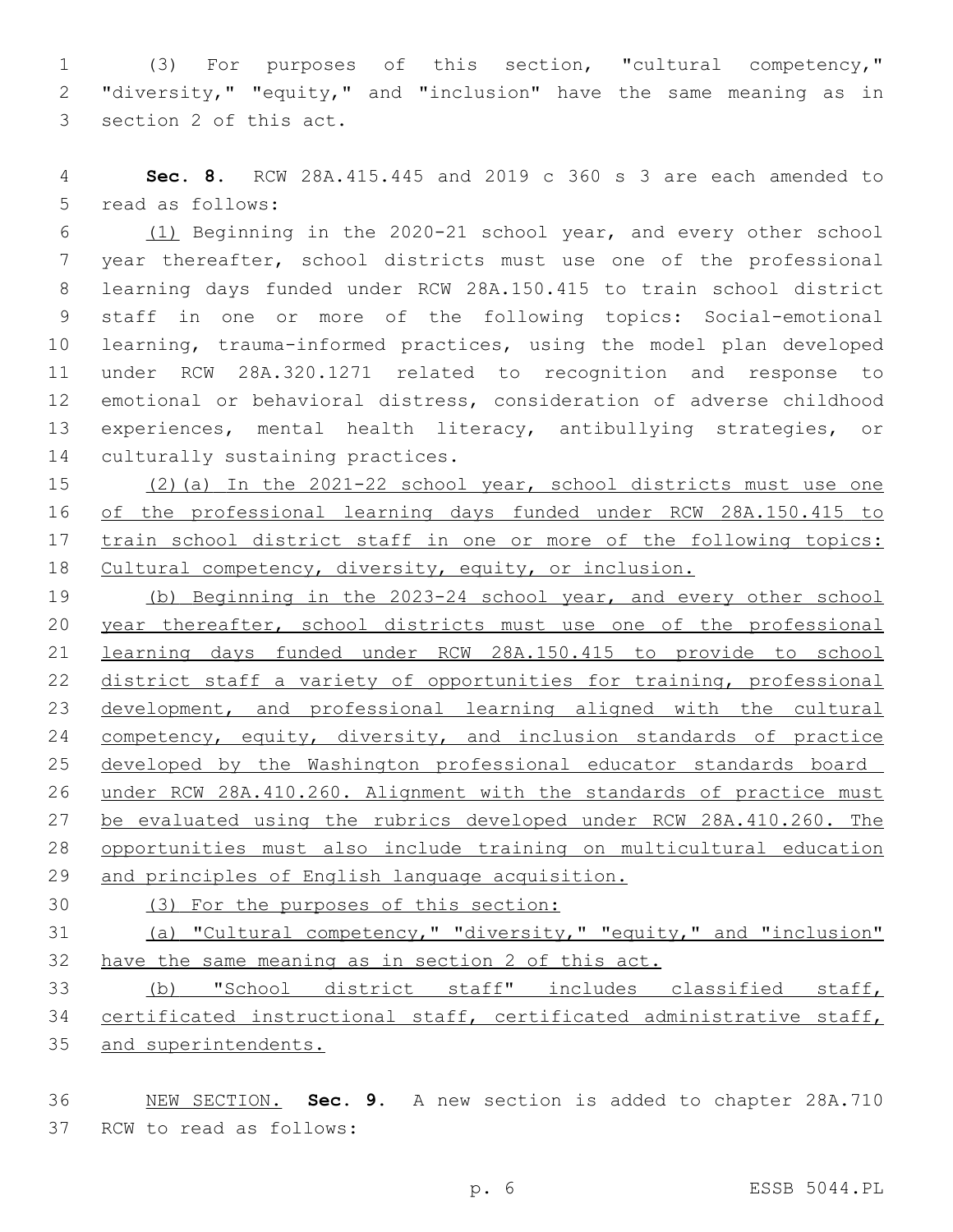Sections 7 and 8 of this act govern school operation and management under RCW 28A.710.040 and apply to charter schools 3 established under chapter 28A.710 RCW.

 **Sec. 10.** RCW 28A.405.106 and 2016 c 72 s 202 are each amended to 5 read as follows:

 (1) Subject to funds appropriated for this purpose, the office of the superintendent of public instruction must develop and make available a professional development program to support the implementation of the evaluation systems required by RCW 28A.405.100. The program components may be organized into professional development modules for principals, administrators, and teachers. The professional development program shall include a comprehensive online 13 training package.

 (2) The training program must include, but not be limited to, the 15 following topics:

 (a) Introduction of the evaluation criteria for teachers and 17 principals and the four-level rating system;

(b) Orientation to and use of instructional frameworks;

(c) Orientation to and use of the leadership frameworks;

 (d) Best practices in developing and using data in the evaluation systems, including multiple measures, student growth data, classroom 22 observations, and other measures and evidence;

(e) Strategies for achieving maximum rater agreement;

(f) Evaluator feedback protocols in the evaluation systems;

(g) Examples of high quality teaching and leadership; and

 (h) Methods to link the evaluation process to ongoing educator 27 professional development.

 (3) The training program must also include the foundational elements of cultural competence, focusing on multicultural education and principles of English language acquisition, including information regarding best practices to implement the tribal history and culture curriculum. The content of the training must be aligned with the 33 standards ((for cultural competence)) of practice developed by the 34 Washington professional educator standards board under ((RCW 35 28A.410.270)) RCW 28A.410.260. The office of the superintendent of public instruction, in consultation with the Washington professional educator standards board, the steering committee established in RCW 28A.405.100, and the educational opportunity gap oversight and accountability committee, must integrate the content for cultural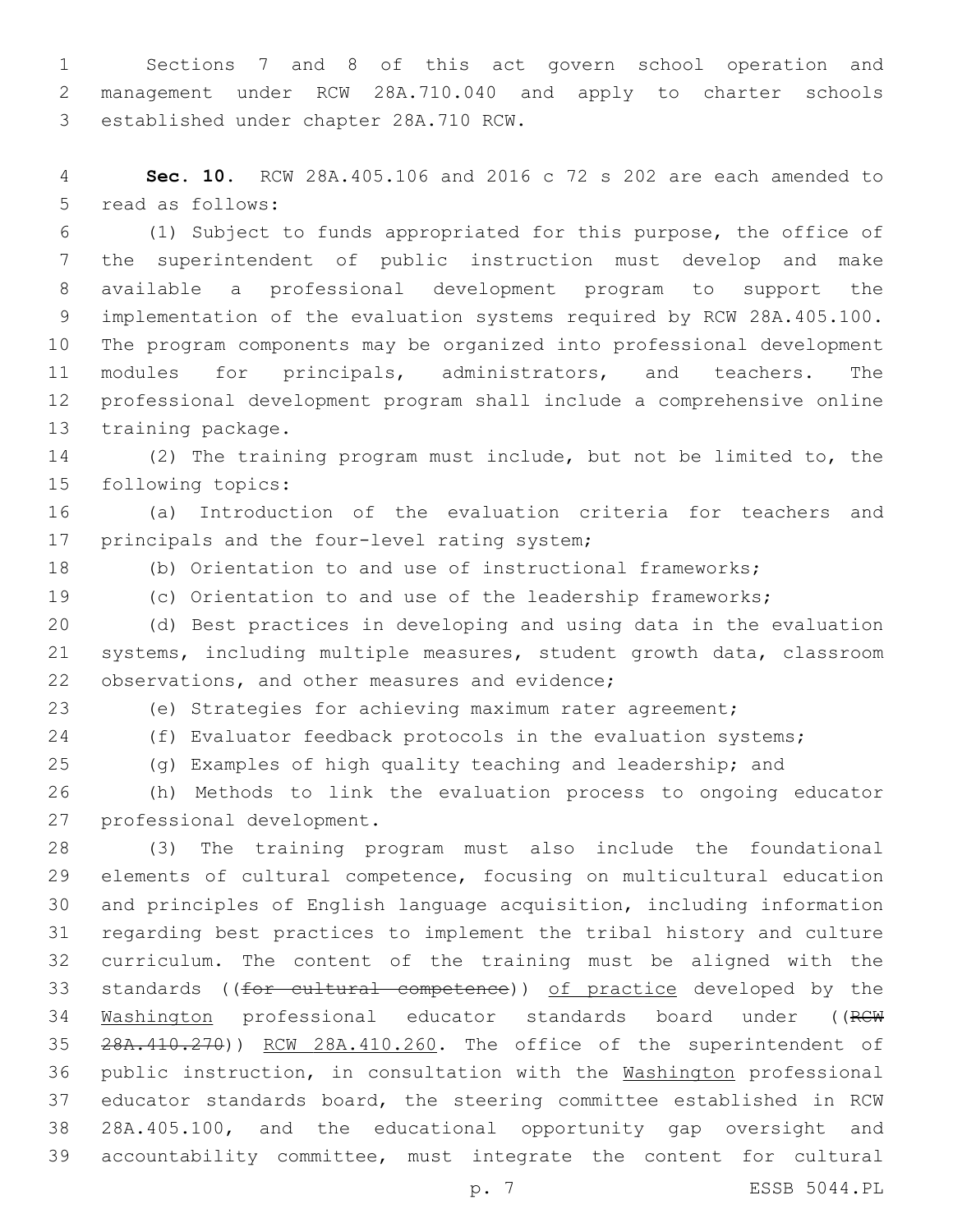competence into the overall training for principals, administrators, and teachers to support the revised evaluation systems.

 (4) To the maximum extent feasible, the professional development program must incorporate or adapt existing online training or curriculum, including securing materials or curriculum under contract or purchase agreements within available funds. Multiple modes of instruction should be incorporated including videos of classroom teaching, participatory exercises, and other engaging combinations of 9 online audio, video, and print presentation.

 (5) The professional development program must be developed in 11 modules that allow:

 (a) Access to material over a reasonable number of training 13 sessions;

14 (b) Delivery in person or online; and

15 (c) Use in a self-directed manner.

 (6) The office of the superintendent of public instruction must maintain a website that includes the online professional development materials along with sample evaluation forms and templates, links to relevant research on evaluation and on high quality teaching and leadership, samples of contract and collective bargaining language on key topics, examples of multiple measures of teacher and principal 22 performance, suggestions for data to measure student growth, and other tools that will assist school districts in implementing the 24 revised evaluation systems.

 (7) The office of the superintendent of public instruction must identify the number of in-service training hours associated with each professional development module and develop a way for users to document their completion of the training. Documented completion of the training under this section is considered approved in-service 30 training for the purposes of RCW 28A.415.020.

 (8) The office of the superintendent of public instruction shall periodically update the modules to reflect new topics and research on performance evaluation so that the training serves as an ongoing source of continuing education and professional development.

 (9) The office of the superintendent of public instruction shall work with the educational service districts to provide clearinghouse services for the identification and publication of professional development opportunities for teachers and principals that align with 39 performance evaluation criteria.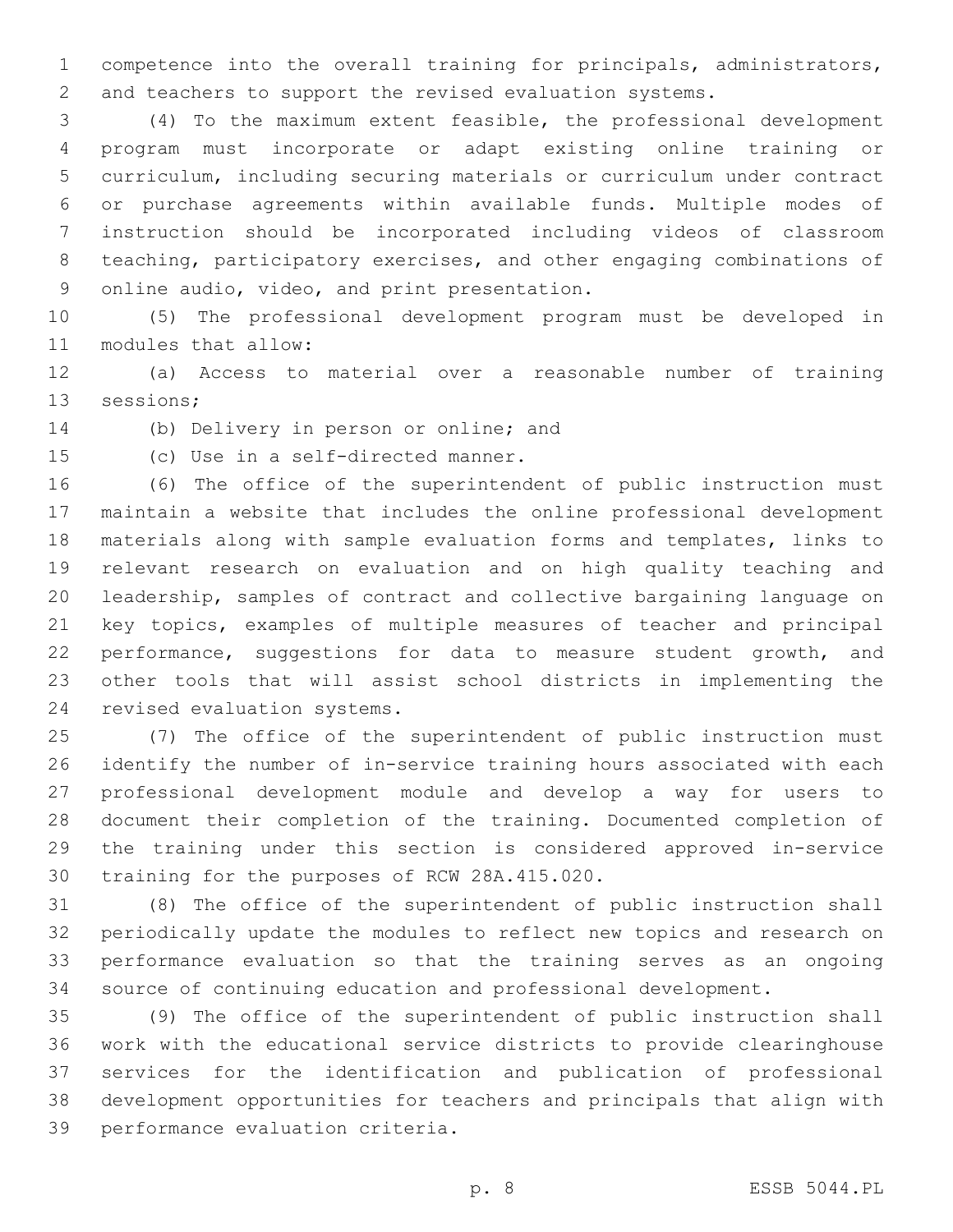**Sec. 11.** RCW 28A.410.270 and 2019 c 386 s 3 are each amended to 2 read as follows:

 (1)(a) The Washington professional educator standards board shall adopt a set of articulated teacher knowledge, skill, and performance standards for effective teaching that are evidence-based, measurable, meaningful, and documented in high quality research as being associated with improved student learning. The standards shall be calibrated for each level along the entire career continuum.

 (b) ((In developing the standards, the board shall, to the extent 10 possible, incorporate standards for cultural competency along the 11 entire continuum. For the purposes of this subsection, "cultural competency" includes knowledge of student cultural histories and 13 contexts, as well as family norms and values in different cultures; knowledge and skills in accessing community resources and community 15 and parent outreach; and skills in adapting instruction to students<sup>1</sup> experiences and identifying cultural contexts for individual students.)) The Washington professional educator standards board shall incorporate along the entire continuum the standards of 19 practice developed under RCW 28A.410.260.

 (c) By January 1, 2020, in order to ensure that teachers can recognize signs of emotional or behavioral distress in students and appropriately refer students for assistance and support, the Washington professional educator standards board shall incorporate along the entire continuum the social-emotional learning standards and benchmarks recommended by the social-emotional learning benchmarks work group in its October 1, 2016, final report titled, "addressing social emotional learning in Washington's K-12 public schools." In incorporating the social-emotional learning standards and benchmarks, the Washington professional educator standards board must include related competencies, such as trauma-informed practices, consideration of adverse childhood experiences, mental health literacy, antibullying strategies, and culturally sustaining 33 practices.

 (2) The Washington professional educator standards board shall adopt a definition of master teacher, with a comparable level of increased competency between professional certification level and master level as between professional certification level and national board certification. Within the definition established by the Washington professional educator standards board, teachers certified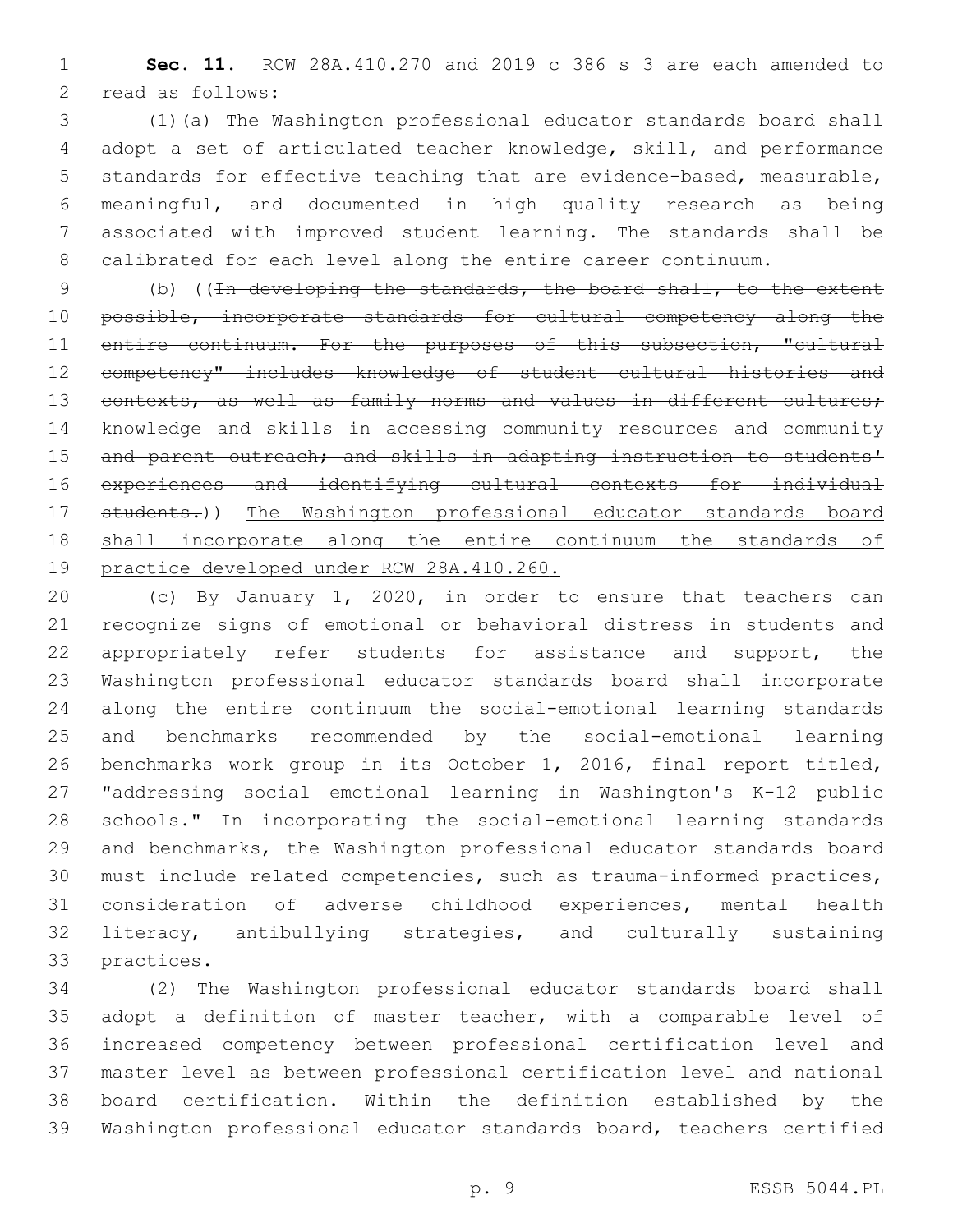through the national board for professional teaching standards shall 2 be considered master teachers.

 (3) The Washington professional educator standards board shall maintain a uniform, statewide, valid, and reliable classroom-based means of evaluating teacher effectiveness as a culminating measure at the preservice level that is to be used during the student-teaching field experience. This assessment shall include multiple measures of teacher performance in classrooms, evidence of positive impact on student learning, and shall include review of artifacts, such as use of a variety of assessment and instructional strategies, and student work.11

 (4) Award of a professional certificate shall be based on a minimum of two years of successful teaching experience as defined by the board, and may not require candidates to enroll in a professional 15 certification program.

 (5) Educator preparation programs approved to offer the residency teaching certificate shall be required to demonstrate how the program produces effective teachers as evidenced by the measures established under this section and other criteria established by the Washington 20 professional educator standards board.

 **Sec. 12.** RCW 28A.413.050 and 2019 c 386 s 5 are each amended to 22 read as follows:

 (1) The board shall adopt state standards of practice for paraeducators that are based on the recommendations of the paraeducator work group established in chapter 136, Laws of 2014. 26 These standards must include:

27 (a) Supporting instructional opportunities;

(b) Demonstrating professionalism and ethical practices;

(c) Supporting a positive and safe learning environment;

 (d) Communicating effectively and participating in the team 31 process; and

 (e) ((Demonstrating cultural competency aligned with)) The standards of practice developed by the Washington professional 34 educator standards board under ((RCW 28A.410.270)) RCW 28A.410.260.

 (2) By January 1, 2020, in order to ensure that paraeducators can recognize signs of emotional or behavioral distress in students and appropriately refer students for assistance and support, the board shall incorporate into the standards of practice for paraeducators adopted under subsection (1) of this section the social-emotional

p. 10 ESSB 5044.PL